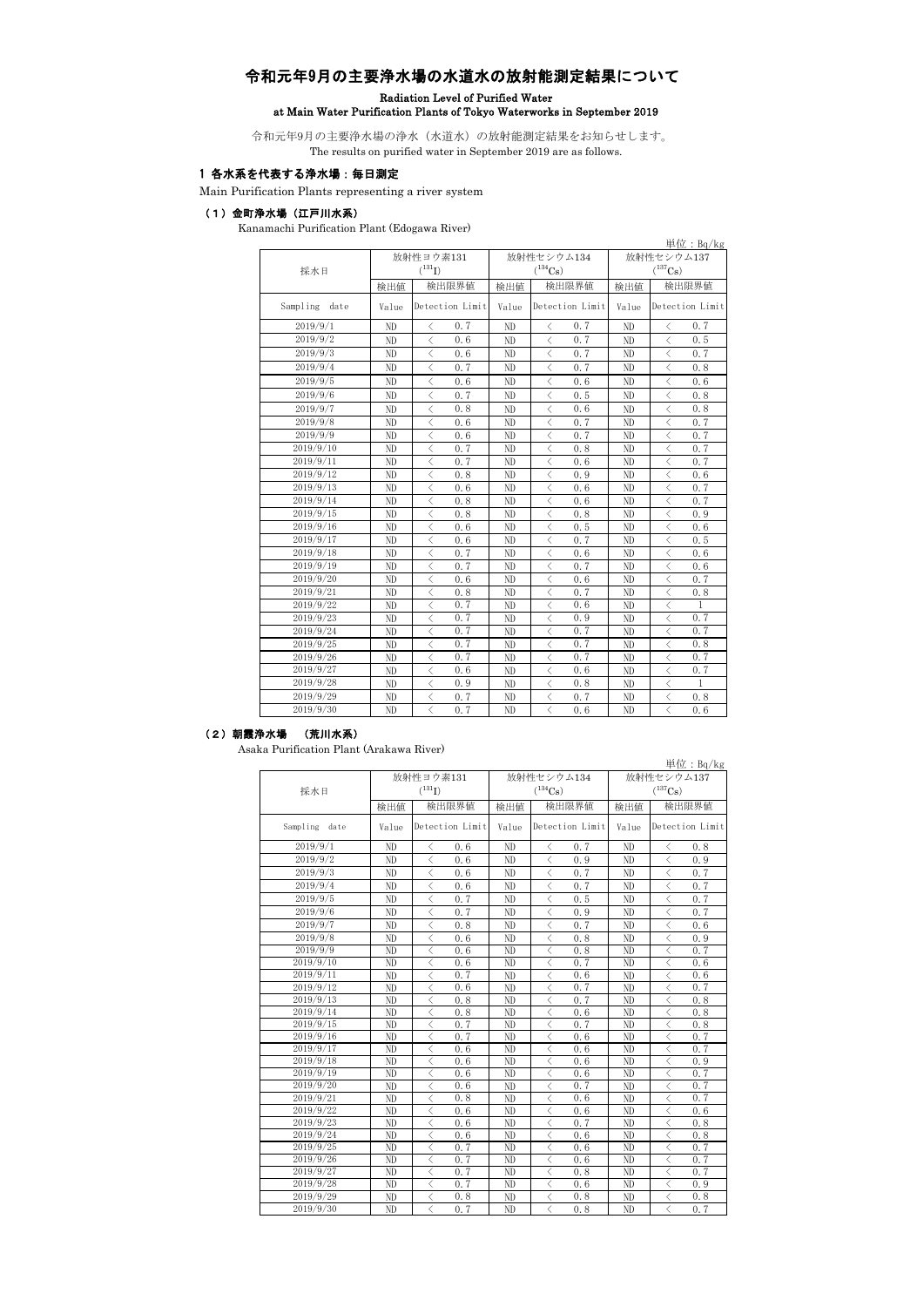## (3)小作浄水場 (多摩川水系)

| Ozaku Purification Plant (Tamagawa River) |  |  |
|-------------------------------------------|--|--|
|-------------------------------------------|--|--|

|               |       |                                                 |       |                                                 |              | 単位: $Bq/kg$                                      |  |  |
|---------------|-------|-------------------------------------------------|-------|-------------------------------------------------|--------------|--------------------------------------------------|--|--|
|               |       | 放射性ヨウ素131                                       |       | 放射性セシウム134                                      | 放射性セシウム137   |                                                  |  |  |
| 採水日           |       | $(^{131}I)$                                     |       | $(^{134}Cs)$                                    | $(^{137}Cs)$ |                                                  |  |  |
|               | 検出値   | 検出限界値                                           | 検出値   | 検出限界値                                           | 検出値          | 検出限界値                                            |  |  |
| Sampling date | Value | Detection Limit                                 | Value | Detection Limit                                 | Value        | Detection Limit                                  |  |  |
| 2019/9/1      | ND    | $\hspace{0.5cm}\mathopen\langle$<br>0.6         | ND    | く<br>0, 8                                       | ND           | $\,<\,$<br>1                                     |  |  |
| 2019/9/2      | ND    | $\langle$<br>0.7                                | ND    | $\overline{\left\langle \right\rangle }$<br>0.6 | ND           | $\overline{\left\langle \right\rangle }$<br>0.6  |  |  |
| 2019/9/3      | ND    | $\lt$<br>0.8                                    | ND    | 0.8<br>$\lt$                                    | ND           | $\lt$<br>0, 8                                    |  |  |
| 2019/9/4      | ND    | $\lt$<br>0.7                                    | ND    | 0.7<br>$\lt$                                    | ND           | $\lt$<br>0, 8                                    |  |  |
| 2019/9/5      | ND    | 0.6<br>$\langle$                                | ND    | 0.8<br>$\overline{\left\langle \right\rangle }$ | ND           | 0.8<br>$\overline{\left\langle \right\rangle }$  |  |  |
| 2019/9/6      | ND    | $\langle$<br>0.7                                | ND    | $\overline{\left\langle \right\rangle }$<br>0.7 | ND           | $\overline{\left\langle \right\rangle }$<br>0.8  |  |  |
| 2019/9/7      | ND    | $\langle$<br>0.7                                | ND    | $\overline{\left\langle \right\rangle }$<br>0.6 | ND           | $\overline{\left\langle \right\rangle }$<br>0.7  |  |  |
| 2019/9/8      | ND    | 0.7<br>$\langle$                                | ND    | $\overline{\left\langle \right\rangle }$<br>0.8 | ND           | $\overline{\left\langle \right\rangle }$<br>0.6  |  |  |
| 2019/9/9      | ND    | $\langle$<br>0.7                                | ND    | $\overline{\left\langle \right\rangle }$<br>0.6 | ND           | $\overline{\left\langle \right\rangle }$<br>0.7  |  |  |
| 2019/9/10     | ND    | $\langle$<br>0.6                                | ND    | 0.7<br>$\overline{\left\langle \right\rangle }$ | ND           | $\overline{\left\langle \right\rangle }$<br>0.7  |  |  |
| 2019/9/11     | ND    | $\langle$<br>0.7                                | ND    | $\overline{\left\langle \right\rangle }$<br>0.8 | ND           | $\overline{\left\langle \right\rangle }$<br>0, 8 |  |  |
| 2019/9/12     | ND    | $\overline{\left\langle \right\rangle }$<br>0.6 | ND    | $\overline{\left\langle \right\rangle }$<br>0.8 | ND           | $\overline{\left\langle \right\rangle }$<br>0.7  |  |  |
| 2019/9/13     | ND    | $\langle$<br>0.6                                | ND    | $\overline{\left\langle \right\rangle }$<br>0.6 | ND           | $\overline{\left\langle \right\rangle }$<br>0.5  |  |  |
| 2019/9/14     | ND    | $\overline{\left\langle \right\rangle }$<br>0.7 | ND    | $\overline{\left\langle \right\rangle }$<br>0.6 | ND           | $\overline{\left\langle \right\rangle }$<br>0.6  |  |  |
| 2019/9/15     | ND    | $\overline{\left\langle \right\rangle }$<br>0.7 | ND    | $\lt$<br>0, 7                                   | ND           | $\overline{\left\langle \right\rangle }$<br>0.7  |  |  |
| 2019/9/16     | ND    | $\lt$<br>0.7                                    | ND    | $\lt$<br>0, 7                                   | ND           | $\lt$<br>0.5                                     |  |  |
| 2019/9/17     | ND    | $\lt$<br>0.6                                    | ND    | $\lt$<br>0.6                                    | ND           | $\lt$<br>0.7                                     |  |  |
| 2019/9/18     | ND    | $\overline{\left\langle \right\rangle }$<br>0.7 | ND    | $\overline{\left\langle \right\rangle }$<br>0.5 | ND           | $\overline{\left\langle \right\rangle }$<br>0.7  |  |  |
| 2019/9/19     | ND    | $\langle$<br>0.6                                | ND    | $\langle$<br>0.6                                | ND           | $\lt$<br>0.7                                     |  |  |
| 2019/9/20     | ND    | 0.7<br>$\lt$                                    | ND    | 0.6<br>$\lt$                                    | ND           | 0.7<br>$\lt$                                     |  |  |
| 2019/9/21     | ND    | $\lt$<br>0.9                                    | ND    | $\lt$<br>0.5                                    | ND           | $\lt$<br>0.6                                     |  |  |
| 2019/9/22     | ND    | $\lt$<br>0.8                                    | ND    | $\lt$<br>0.8                                    | ND           | $\lt$<br>0.9                                     |  |  |
| 2019/9/23     | ND    | ぐ<br>0.6                                        | ND    | く<br>0.6                                        | ND           | ८<br>0.7                                         |  |  |
| 2019/9/24     | ND    | ८<br>0.8                                        | ND    | く<br>0.9                                        | ND           | ८<br>0.8                                         |  |  |
| 2019/9/25     | ND    | 0.7<br>$\langle$                                | ND    | $\lt$<br>0.9                                    | ND           | $\overline{\left\langle \right\rangle }$<br>0.6  |  |  |
| 2019/9/26     | ND    | $\langle$<br>0.7                                | ND    | $\lt$<br>0.8                                    | ND           | $\overline{\left\langle \right\rangle }$<br>0.6  |  |  |
| 2019/9/27     | ND    | $\langle$<br>0.6                                | ND    | $\lt$<br>0.8                                    | ND           | $\overline{\left\langle \right\rangle }$<br>0.6  |  |  |
| 2019/9/28     | ND    | $\langle$<br>0.7                                | ND    | $\lt$<br>0.6                                    | ND           | $\lt$<br>0.7                                     |  |  |
| 2019/9/29     | ND    | ぐ<br>0.7                                        | ND    | く<br>0, 6                                       | ND           | $\overline{\left\langle \right\rangle }$<br>0.6  |  |  |
| 2019/9/30     | ND    | $\overline{\left\langle \right\rangle }$<br>0.7 | ND    | $\overline{\left\langle \right\rangle }$<br>0.7 | ND           | $\overline{\left\langle \right\rangle }$<br>0.8  |  |  |

## (4)東村山浄水場 (多摩川・荒川水系)

Higashi-murayama Purification Plant (Tamagawa・Arakawa River)

|                      |       |                                          |                 |       |                                          |       |              |                                          | 単位: $Bq/kg$ |  |
|----------------------|-------|------------------------------------------|-----------------|-------|------------------------------------------|-------|--------------|------------------------------------------|-------------|--|
|                      |       | 放射性ヨウ素131                                |                 |       | 放射性セシウム134                               |       | 放射性セシウム137   |                                          |             |  |
| 採水日                  |       | $(^{131}I)$                              |                 |       | $(^{134}Cs)$                             |       | $(^{137}Cs)$ |                                          |             |  |
|                      | 検出値   |                                          | 検出限界値           | 検出値   |                                          | 検出限界値 | 検出値          |                                          | 検出限界値       |  |
| Sampling date        | Value |                                          | Detection Limit | Value | Detection Limit                          |       | Value        | Detection Limit                          |             |  |
| 2019/9/1             | ND    | $\langle$                                | 0.7             | ND    | $\langle$                                | 0.7   | ND           | $\langle$                                | 0.7         |  |
| 2019/9/2             | ND    | $\overline{\left\langle \right\rangle }$ | 0.7             | ND    | $\langle$                                | 0.6   | ND           | $\overline{\left\langle \right\rangle }$ | 0.7         |  |
| 2019/9/3             | ND    | $\langle$                                | 0.7             | ND    | $\lt$                                    | 0.7   | ND           | $\lt$                                    | 0.7         |  |
| 2019/9/4             | ND    | $\langle$                                | 0.7             | ND    | $\langle$                                | 0.7   | ND           | $\langle$                                | 0.7         |  |
| 2019/9/5             | ND.   | $\langle$                                | 0.7             | ND    | $\lt$                                    | 0.6   | ND           | $\lt$                                    | 0.7         |  |
| 2019/9/6             | ND    | $\langle$                                | 0.6             | ND    | $\lt$                                    | 0.8   | ND           | $\lt$                                    | 0.7         |  |
| 2019/9/7             | ND    | $\langle$                                | 0.8             | ND    | $\langle$                                | 0.5   | ND           | $\langle$                                | 0.8         |  |
| 2019/9/8             | ND    | $\langle$                                | 0.7             | ND    | $\,<$                                    | 0.6   | ND           | $\langle$                                | 0.6         |  |
| 2019/9/9             | ND    | $\langle$                                | 0.6             | ND    | $\,<\,$                                  | 0.7   | ND           | $\lt$                                    | 0.6         |  |
| 2019/9/10            | ND    | $\langle$                                | 0.7             | ND    | $\langle$                                | 0.6   | ND           | $\langle$                                | 0.8         |  |
| 2019/9/11            | ND.   | $\langle$                                | 0.7             | ND    | $\langle$                                | 0.6   | ND           | $\lt$                                    | 0.7         |  |
| 2019/9/12            | ND    | $\,<\,$                                  | 0.6             | ND    | $\langle$                                | 0.7   | ND           | $\langle$                                | 0.7         |  |
| $\frac{2019}{9}$ /13 | ND.   | $\langle$                                | 0.6             | ND    | $\langle$                                | 0.6   | ND           | $\langle$                                | 0.8         |  |
| 2019/9/14            | ND.   | $\langle$                                | $\mathbf{1}$    | ND    | $\langle$                                | 0.8   | ND           | $\langle$                                | 0.8         |  |
| 2019/9/15            | ND    | $\langle$                                | 0.8             | ND    | $\langle$                                | 0.6   | ND           | $\langle$                                | 0.7         |  |
| 2019/9/16            | ND.   | $\langle$                                | 0.8             | ND    | $\langle$                                | 0.8   | ND           | $\langle$                                | 0.8         |  |
| 2019/9/17            | ND    | $\langle$                                | 0.7             | ND    | $\langle$                                | 0.8   | ND           | $\langle$                                | 0.8         |  |
| 2019/9/18            | ND    | $\,<\,$                                  | 0.8             | ND    | $\langle$                                | 0.8   | ND           | $\langle$                                | 0.8         |  |
| 2019/9/19            | ND    | $\,<\,$                                  | 0.7             | ND    | $\langle$                                | 0.7   | ND           | $\langle$                                | 0.9         |  |
| 2019/9/20            | ND    | $\langle$                                | 0.7             | ND    | $\overline{\left\langle \right\rangle }$ | 0.7   | ND           | $\langle$                                | 0.6         |  |
| 2019/9/21            | ND    | $\langle$                                | 0.7             | ND    | $\langle$                                | 0.6   | ND           | $\langle$                                | 0.8         |  |
| 2019/9/22            | ND    | $\langle$                                | 0.8             | ND    | $\langle$                                | 0.8   | ND           | $\langle$                                | 0.8         |  |
| 2019/9/23            | ND    | $\langle$                                | 0.7             | ND    | $\langle$                                | 0.6   | ND           | $\langle$                                | 0.7         |  |
| 2019/9/24            | ND    | $\langle$                                | 0.6             | ND    | $\langle$                                | 0.6   | ND           | $\langle$                                | 0.8         |  |
| 2019/9/25            | ND    | $\langle$                                | 0.7             | ND    | $\overline{\left\langle \right\rangle }$ | 0.6   | ND           | $\overline{\left\langle \right\rangle }$ | 0.6         |  |
| 2019/9/26            | ND    | $\langle$                                | 0.7             | ND    | $\langle$                                | 0.6   | ND           | $\overline{\left\langle \right\rangle }$ | 0.7         |  |
| 2019/9/27            | ND    | $\langle$                                | 0.6             | ND    | $\langle$                                | 0.6   | ND           | $\overline{\left\langle \right\rangle }$ | 0, 6        |  |
| 2019/9/28            | ND    | $\langle$                                | 0.8             | ND    | $\langle$                                | 0.7   | ND           | $\langle$                                | 0.9         |  |
| 2019/9/29            | ND    | $\langle$                                | 0.8             | ND    | $\langle$                                | 0.7   | ND           | $\langle$                                | 0.8         |  |
| 2019/9/30            | ND    | $\overline{\left\langle \right\rangle }$ | 0.7             | ND    | $\langle$                                | 0.6   | ND           | $\overline{\left\langle \right\rangle }$ | 0.8         |  |